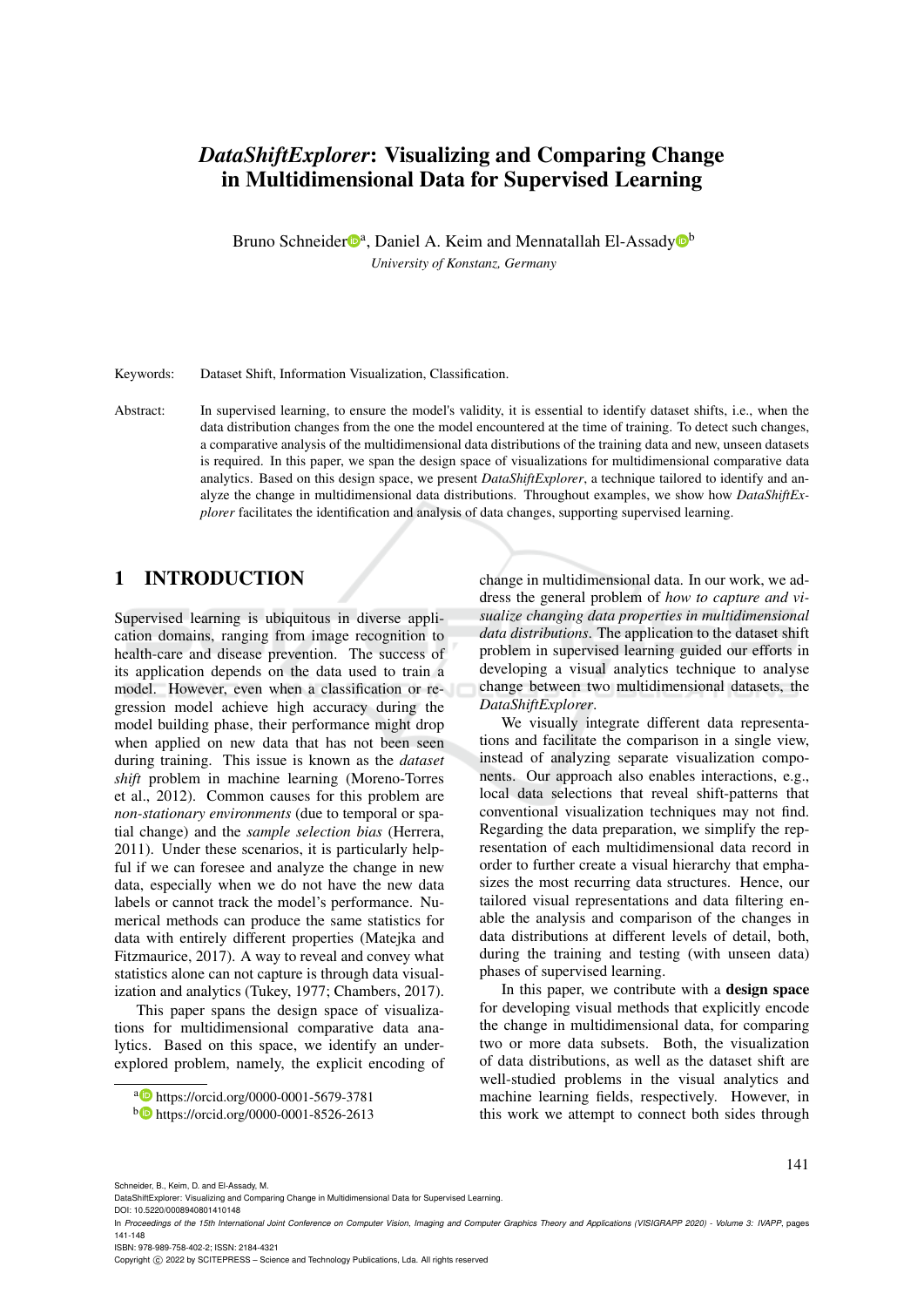

Figure 1: The design space for multidimensional comparative data analysis. This space spans seven dimensions to structure the design of comparative VA solutions. It provides a systematization of all aspects to be considered for the *visual comparison* of two or more data distributions. It also facilitates the identification of under-studied alternatives, opening gaps, and providing directions and opportunities for future research.

an explicit visualization of data change. We present the *DataShiftExplorer*, an interactive visual analytics technique to identify, analyze, and compare the change in multidimensional data distributions, in general.

## 2 RELATED WORK

We present what the dataset shift problem in machinelearning is, and briefly revise the existing approaches for visualizing data distributions, respectively in the two next subsections.

## 2.1 The Dataset Shift Problem

Many machine learning algorithms follow the assumption that the training data is governed by the same distribution which the model will later be exposed. (Bickel et al., 2009). However, in reallife settings, the data a system faces after deployment does not necessarily have the same properties of the data available during development. This issue is called *dataset shift* (Moreno-Torres et al., 2012). It is a well-investigated real-world problem, by machine-learning practitioners and researchers (Herrera, 2011), (Storkey, 2009), (Kull and Flach, 2014).

Regarding the terminology, most of the dataset shift literature uses *training*, *validation* and *test* sets when they refer to data subsets. The first two ones are different splits of the labeled data one has at hand to build a model, by training and evaluating it. Then, the *test* set corresponds to the unlabeled data for classification after model building. The shift, when it occurs, happens between *training* and *test* sets. We prefer to use the term *unseen*, instead of *test*. We want to make a distinction because the *test* data is also used to refer to a data split available at the time of model building, in which the labels are omitted temporarily. On the other hand, our definition of *unseen* encompasses data that come after the process of model building, and are not available during its construction.

The most basic form of dataset shift is the *covariate shift*, when only the distribution of the input data variables changes, comparing training to unseen data (Herrera, 2011), (Storkey, 2009). One example is data collected from a population for predictive analysis of consumer behavior that, due to budget constraints, did not consider all the regions of its relevant market. Then, after building a model for this task, more data comes, this time with all the relevant areas. In this case, the performance of the model may drop because it has to deal with data not seen at the time of training. Another common form of dataset shift is the *prior probability shift*. It occurs when only the dis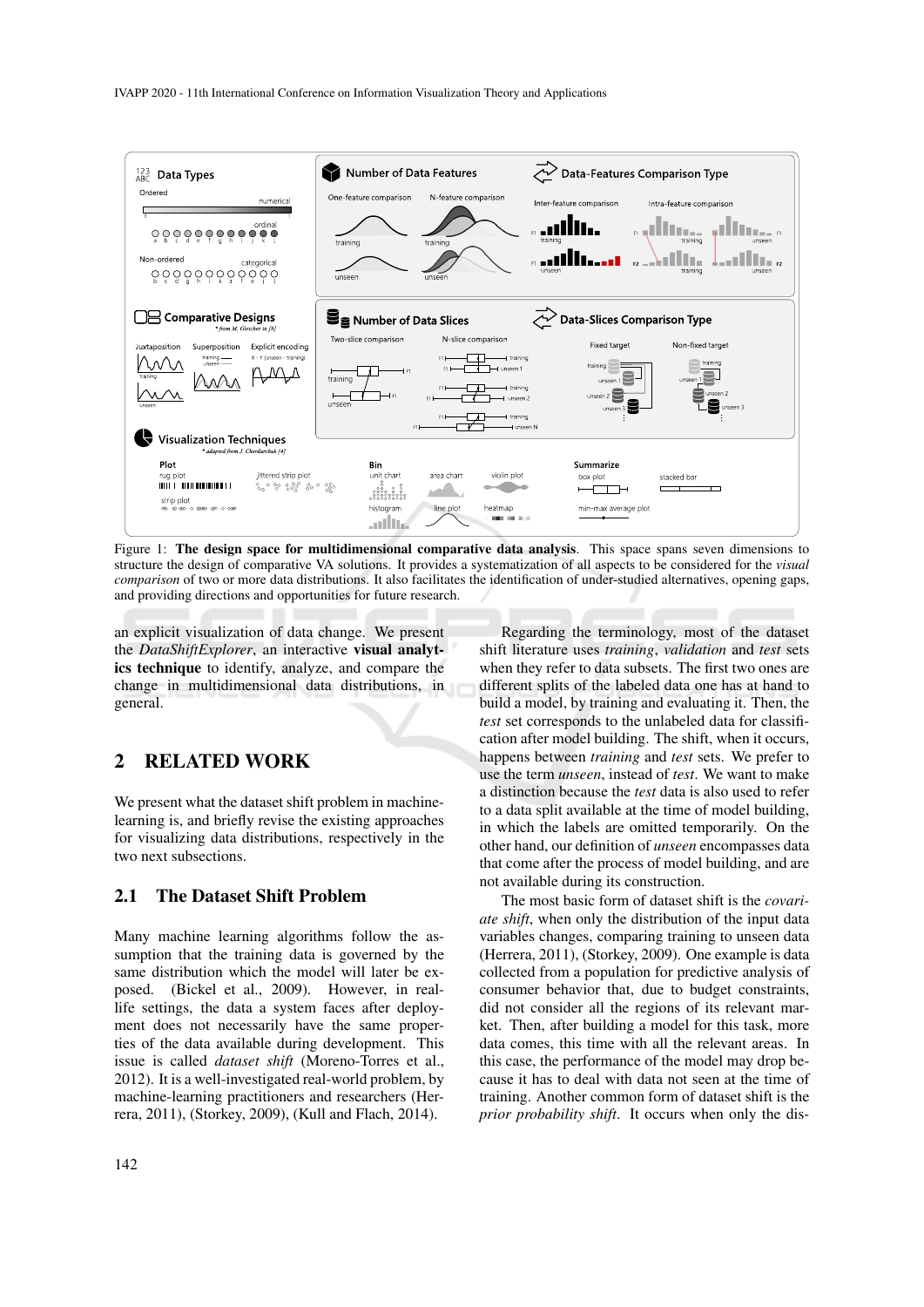tributions of the target output variable change (Kull and Flach, 2014). In classification, the target variable is the class label. A typical example is a system for spam-detection that deals with different proportions of spam and no-spam messages during development and in production.

The most common causes of dataset shift are *nonstationary environments* (due to a temporal or spatial change) and *sample selection biases* (Herrera, 2011; Moreno-Torres et al., 2012). There are more sophisticated types of shift, like the concept-drift (or conceptshift), when the relationship between the input and target variables change, and what the model has to learn changes over time. The latter type is out of our scope. Our aim is providing novel visual exploratory methods to support the identification and analysis of the two most basic dataset shift scenarios.

### 2.2 Visualization of Data Distributions

The use of graphical methods for exploratory data analysis received a lot of attention over the last decades (Tukey, 1977; Tufte, 2001; Chambers, 2017). Among these methods, we focus on the visualizations of data distributions, alone or in comparative layouts. Approaches that enable the selection and visualization of data subsets (Lex et al., 2010) are out of our scope. We are interested in visualizing all the data. We use the categorization of data-distribution visualizations proposed by Cherdarchuk in (Cherdarchuk, 2016). The categories describe what to do with the data, *plot*, *bin* or *summarize* (see *Visualization Techniques* in Figure 1). The three categories complement each other and offer different perspectives on the same data. Individually, the techniques inside each category have limitations (Correll et al., 2018). The author proposes a forth category, *rank*, that we consider an operation over the existing ones, and we do not use.

In the first category, *plot* the data, examples are the rug-plot (Hilfiger, 2015) and the strip-plot (Waskom, 2018). The idea is directly representing each data point using the graphic element of choice. It provides direct information on the number of points as well as its distribution, but overplotting is an issue if the dataset is vast. Jittering (Chambers, 2017) may alleviate that issue, by randomly changing the position of the graphical elements in the axis that does not encode the data value.

The second category of data-distribution visualizations proposed in (Cherdarchuk, 2016) includes techniques based on binning and on the estimation of densities. The histogram (Poosala et al., 1996) is a typical example of a visualization based on bin-

ning. The density-plots, another technique, produce a smoothed representation of the histogram. However, instead of directly representing the number of counts in each bin, they use more sophisticated estimation methods (Silverman, 2018) to represent a probability density function. Variations of the density plot exist, like the violin-plot and the bean-plot (Wickham and Stryjewski, 2011; Kampstra et al., 2008; Correll and Gleicher, 2014; Hintze and Nelson, 1998; McGill et al., 1978). They add a mirrored density plot, producing a symmetrical figure that helps in comparing certain types of distributions. Dot plots (Sasieni and Royston, 1996) also use binning but representing the counts with circles instead of rectangles. In (Rodrigues and Weiskopf, 2017), Rodrigues et al. present a technique to construct non-linear dot plots for a high dynamic range of data frequencies.

In the last category, *summarize*, box-plots (Wickham and Stryjewski, 2011; Benjamini, 1988) are an example. In this visualization, the idea is representing the second and third quartiles, together with the median, to communicate where half of the data is in the distribution. Additionally, it can also show outliers, for instance, or minimum and maximum values, depending on the variations of box-plot used. Enhancements exist, like adjusting the box-plot to show skewed distributions (Hubert and Vandervieren, 2008). There are plots which combine summarizing with density curves. The vase-plot (Wickham and Stryjewski, 2011) is an example, which shows summary statistics like the box-plot, together with the shape of the distribution for the middle-half of the data. We can also find examples in which violinplots and bean-plots appear with additions of summary statistics on top of them.

### 3 VISUALIZING CHANGE

We propose a design-space for multidimensional comparative data analysis (details in Figure 1). It helps in the systematization of which are the main aspects that we should consider when approaching the problem of visualizing the change in multidimensional data, and what options are available for each of those aspects, or problem dimensions. This systematization also helps to identify options that are not explored yet in its full potential.

## 3.1 Design Space for Comparative Data Analysis

The task of comparing data distributions may sound not too complicated. However, if we consider our ap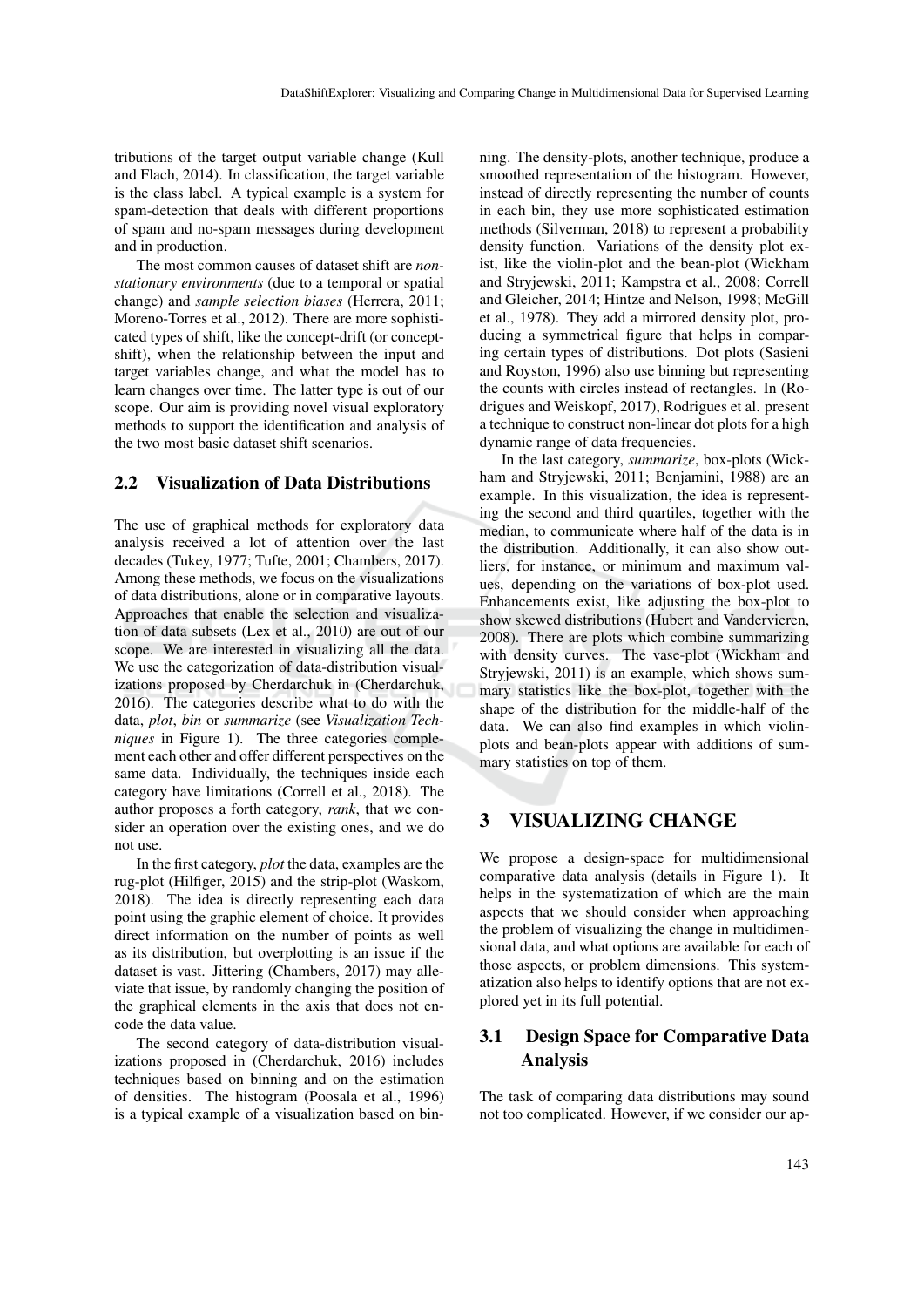plication context, one may need to analyze and compare an initial set of training data with a series of different incoming unseen data sets, for instance. In this analysis, it may also happen that the data has not only a few but dozens of features. So, the problem we investigate demands scalability in different directions, one or N-feature, and one or N-data slices in our particular case.

To cope with a dynamic scenario and the comparative needs our application brings, we work with seven problem dimensions. In the following, we describe one-by-one.

Data Types: the data are either *numerical*, *ordinal*, or *categorical*. The first two ones, numerical and ordinal, are ordered types. However, the ordinal data fall into categories, while the numerical data fall into a continuous or discrete numerical scale. Examples are one person's weight for numerical data or rating a hotel from one to five starts for the ordinal data type. The categorical type also falls into categories but does not have an implicit order. One example is the hair color of individuals (e.g., blonde, red, brown, and black). The type of data directly impacts which statistical methods and visualization techniques are available in each case. In (Kosara et al., 2006), for instance, Kosara et al. present *Parallel sets*, a technique based on the parallel-coordinates plot, but tailored to deal with categorical data.

Number of Data Features: How many data *features* (also called data *attributes*, or *dimensions*) take part in the comparison. Each feature in each data subset (e.g., training or unseen) has its distribution. We want to compare them, and as the number of features increase, more difficult is finding a suitable visualization solution that does not overload the analyst and hinder the comparative analysis.

Data-features Comparison Type: One can compare the distributions of the same feature in different data subsets (*inter-feature comparison*). Another possibility is comparing the relationships between two or more feature in one subset, versus the same relationships in another subset (*intra-feature comparison*). By relationships, we mean, for instance, analyzing if a given range of values in a numerical feature majorly connects to a particular range in another feature and if this behavior changes across different data subsets.

Number of Data Slices: In our application for supervised learning, typically there are two data slices, the training set, and another set of unseen data. However, an increasing number of unseen data subsets may appear in a supervised learning problem. We call this the N-slice scenario, which turns the comparison of a growing number of sets even more challenging.

ing sets always with the training data. Another option is comparing the next slice always with the previous one, and we call it the *non-fixed target* comparison type. Comparative Designs: Regarding the data visualization and how to organize a layout for visual comparison, we use the categorization proposed by Gle-

icher in (Gleicher, 2018). There are three possible arrangements: *juxtaposition*, in which different plots appear side-by-side, the *superposition*, in which two or more plots appear on top of each other, and the *explicit encoding*. In this last case, an example is the subtraction of values between two data series to obtain and visualize the change. *Explicit* in this case means that we directly represent and visualize the amount of change, instead of inferring it by looking to what is different between two side-by-side plots, for instance. The three arrangements do not exist only in isolation. One can combine them in the same visual comparison, supported by a set of visualizations.

Data-slices Comparison Type: If we have more than two data slices for comparison, then one possibility is to have a fixed target, i.e., comparing the incom-

Visualization Techniques: We consider three types from the categorization of data-distribution visualizations proposed by Cherdarchuk in (Cherdarchuk, 2016): *plot*, *bin* or *summarize* the data, as we discuss in Section 2.2. They complement each other and may appear in combination, in superposed layouts, for instance. If one uses a box-plot, which *summarize* the data, the goal is not showing in detail value ranges are distributed, but a few descriptive statistics. On the other hand, to see data counts per value range, the *bin* type is an alternative, using a histogram. The first strategy, to directly *plot* the data, provides a very compact representation of the distributions, but overplotting is an issue.

## 3.2 Under-explored Comparative Approaches

The design-space we propose served to the purpose of systematizing how we approach the problem of visualizing the data-shift. The problem-dimensions we present and the options inside each of those also accept combinations. For instance, the same application may contain more than one data type, combinations of comparative designs, and a set of different visualization techniques.

Among the alternatives we illustrate in the designspace figure, we want to draw attention to the intrafeature comparison type (in Figure 1, *Data-Features Comparison Type*). In this comparison, it is necessary to show not only the data distributions shapes in isola-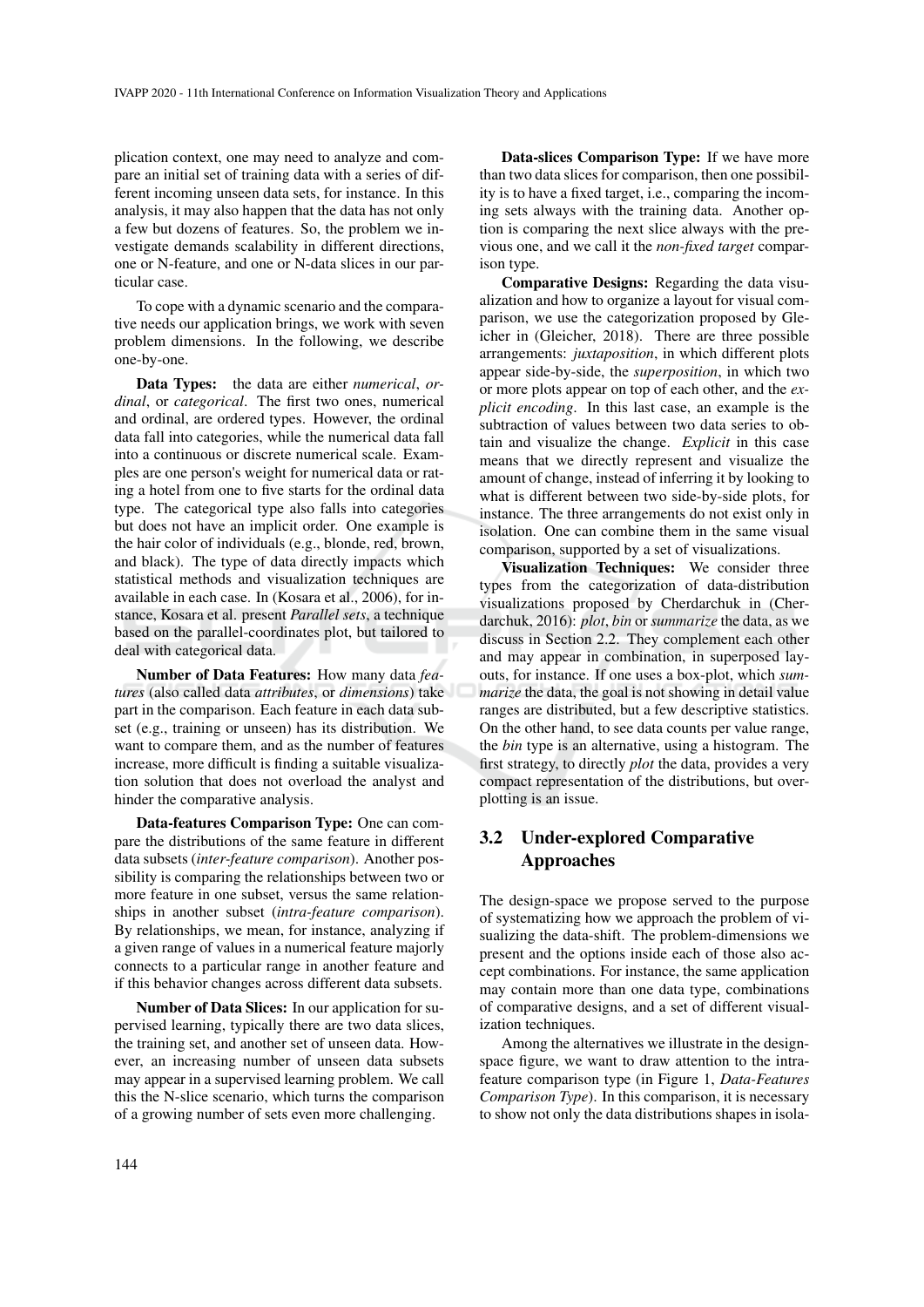

Figure 2: Using the terminology we propose in our designspace (Figure 1), we identify an under-served task in comparative data analysis, namely the explicit visualization of change in multidimensional datasets. We present the *DataShiftExplorer* to support this task.

tion but also how the values across different features and corresponding distributions connect. And not only how they are connected in a single data slice, but what are the main changes between these connections in two different data slices, for instance. That comparison is one of the goals we pursue with our *DataShiftExplorer*, which we present in the following section.

Finally, we identify, using the terminology from the design-space, a visual comparison type of multidimensional data that, to the best of our knowledge, is still under-explored (Figure 2), taking into account the existing techniques we revise in Section 2.2. This type is about visualizing the change in multidimensional datasets using a single visualization, instead of replicating series of visualizations for each feature and putting them side-by-side. Starting from this opportunity, we develop our approach to experiment with new ideas and solutions to support this comparison. The data preprocessing requirements and the visual-encoding decisions appear in detail in the following section.

### 4 THE *DataShiftExplorer*

We present the *DataShiftExplorer*, a visualization technique to identify and analyze the dataset shift in supervised learning. This technique is tailored to encode the change in data distributions explicitly, between the training data and the unseen set, for Nfeature comparison in a single and compact visualization. It is also model-agnostic because it does not need the classification data labels, as well as it supports binary and multiclass problems.



Figure 3: Identification and analysis of change in multidimensional data distributions. We present *DataShift-Explorer*, a visual analytics technique to analyze the data shift between two multidimensional distributions. It enables users to (1) *sort* the features by data change; (2) *compare* the shapes of the data distributions in superimposed density plots; and (3) *explore* in detail the data-shift patterns in a tailored visualization, composed of a parallel-coordinates style plot and a difference-plot in a compact form. The target application domain is the comparison between training and unseen data for supervised learning.

#### 4.1 Basic Idea

The *DataShiftExplorer* main visualization has three components. The first one (Figure 3.1) is a bar chart that shows the magnitude of change between training and unseen data per feature. The second (Figure 3.2) is a series of superimposed density plots to compare the shapes of the data distributions. Finally, the third component (Figure 3.3) is a tailored visualization to explore in detail the data-shift patterns, composed of two layers of information. The first layer is a difference-plot, which shows the (normalized) difference of counts between data bins per feature, in unseen and training sets. In this layer, we use the *explicit encoding* comparative design. The second layer shows the connections among binned feature values in training and unseen sets using the *superposition* comparative design, for all the data instances in both sets.

In the difference of counts layer (Figure 3.3 again), we show in a very compact form, in a single plot, where are the more significant data changes between two datasets. We inform, based on a diverging color scale and dots of varying size, if new data ranges per feature appeared for the first time in the unseen data. Conversely, we show if data ranges appear in training but do not exist in unseen data. However,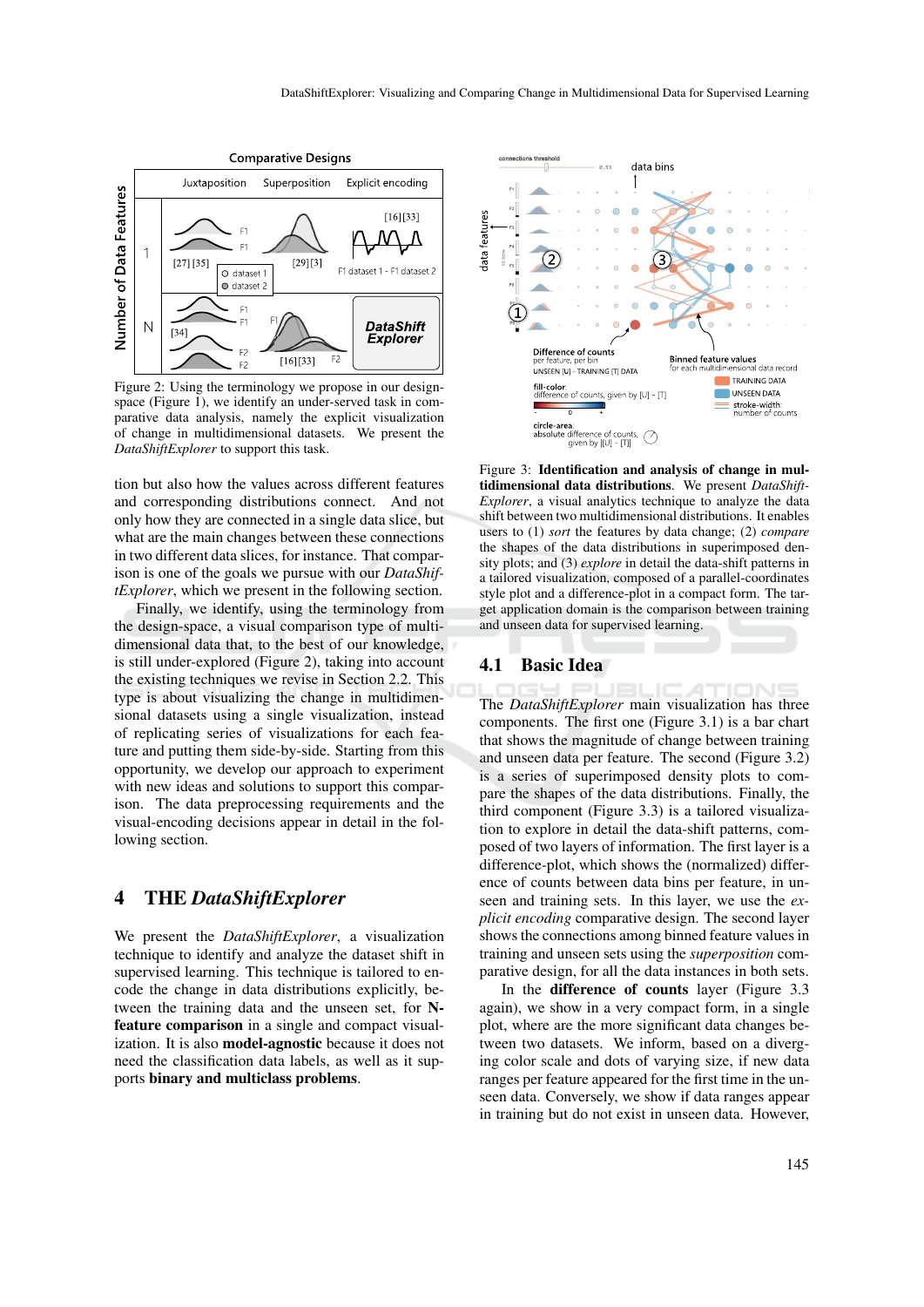despite the compact form of a difference-plot, it cannot communicate the amounts of data which generated the differences. To overcome this limitation, we have an additional layer with the lines that show the connection among all the binned feature values for every multidimensional data record, like a parallelcoordinates plot. Therefore, these lines give an idea of the amount of data in each set that respond to the differences in counts.

To align the layers of information in the visualization and simplify the data representation, we use data binning in both cases (dots and lines). Instead of using the exact value for each feature, we substitute it by to which bin the value belongs for every feature, in case of numerical data. With this new representation, we group the data by the same (transformed) value for every feature and count the number of occurrences of multidimensional data-records with that same representation. Lastly, we give more importance to the data-records with more counts, by increasing the stroke-width in the visualization using a non-linear exponential scale. This visual hierarchy has a significant impact on the simplification of the visualization, and helps the visual comparison of data in different sets. In contrast, directly plotting the data without preprocessing in bins result in overplotting.



Figure 4: We use different datasets to show which patterns the *DataShiftExplorer* produces when there is a data change and when there is not, between training and unseen sets. In the left example (1), the lines follow a very similar path, which corresponds to the no data-shift pattern. In the right (2), there are crossings between training and unseen data lines, and they follow opposite directions. We can also see blue and red circles in the difference-plot, which corresponds to the data-shift pattern.

#### 4.2 Visual Encoding

We build our difference-plot (Figure 3.3) by first computing, for each bin (value range) in each feature, the normalized number of counts in both training (T) and unseen (U) data. Then, we build, in both cases, matrices of counts per bin per feature and compute [U] - [T], element-wise. We use a diverging color scale to map the result of the subtraction to the fill color of the dots in the difference-plot. Negative values ap-

pear in red, zero in white, and positive values in blue. Regarding the data preprocessing before the construction of our difference-plot, we normalize the number of counts using simple proportional scaling, taking into account differences of size between training and unseen data. Then, we compute [U] - [T]. However, before plotting the resulting matrix, we first look back individually in [U] and [T] counts per row. For each row, which corresponds to one feature, we take the maximum value we find. This number gives us the magnitude of change per feature, and we map this maximum (*maxPerFeature*) to the extremes of the diverging color scale before plotting each row, using [ *maxPerFeature*, *maxPerFeature*]. The normalization per feature avoids that an outlier makes the changes in other features almost imperceptible.

We organize the layout of the difference-plot in the following way: each feature corresponds to one row in the visualization along the vertical axis, and each bin corresponds to one column in the horizontal axis. Then, each dot, which corresponds to one possible combination of feature and value range, has the fill color mapped to the result of the subtraction [U] - [T], normalized per feature as we explained before. Shades of blue mean that more data appear in unseen for the given feature and bin. Conversely, red corresponds to a negative value and means that, in training data, there are more counts for the respective dot than in unseen data. Also, the absolute value of unseen minus training,  $\vert U \vert - \vert T \vert \vert$ , is mapped to the size (area) of the circles. ATIONS

In the parallel-coordinates style plot (Figure 3.3 again) that show all feature value ranges for each data record, we use distinct solid colors to set the stroke color, salmon for training and blue for unseen data. We then use a non-linear exponential scale to map the number of counts to the stroke-width, because we want to emphasize the data-records with more counts and make the lines of the less frequent connections appear with much less visual importance. Regarding the data preprocessing for the parallel-coordinates style plot, we also use simple proportional scaling to normalize the data instances counts and consider differences of size between datasets.

## 4.3 Interaction, Data-filtering, and Details-on-demand

On top of the data preprocessing steps and visual encoding, the interaction plays an essential role in the *DataShiftExplorer*, facilitating our visual comparison task. Interactive components allow us to support three subtasks (see Figure 5). The first one, *identifying the most recurring feature vectors* (T1), works by reduc-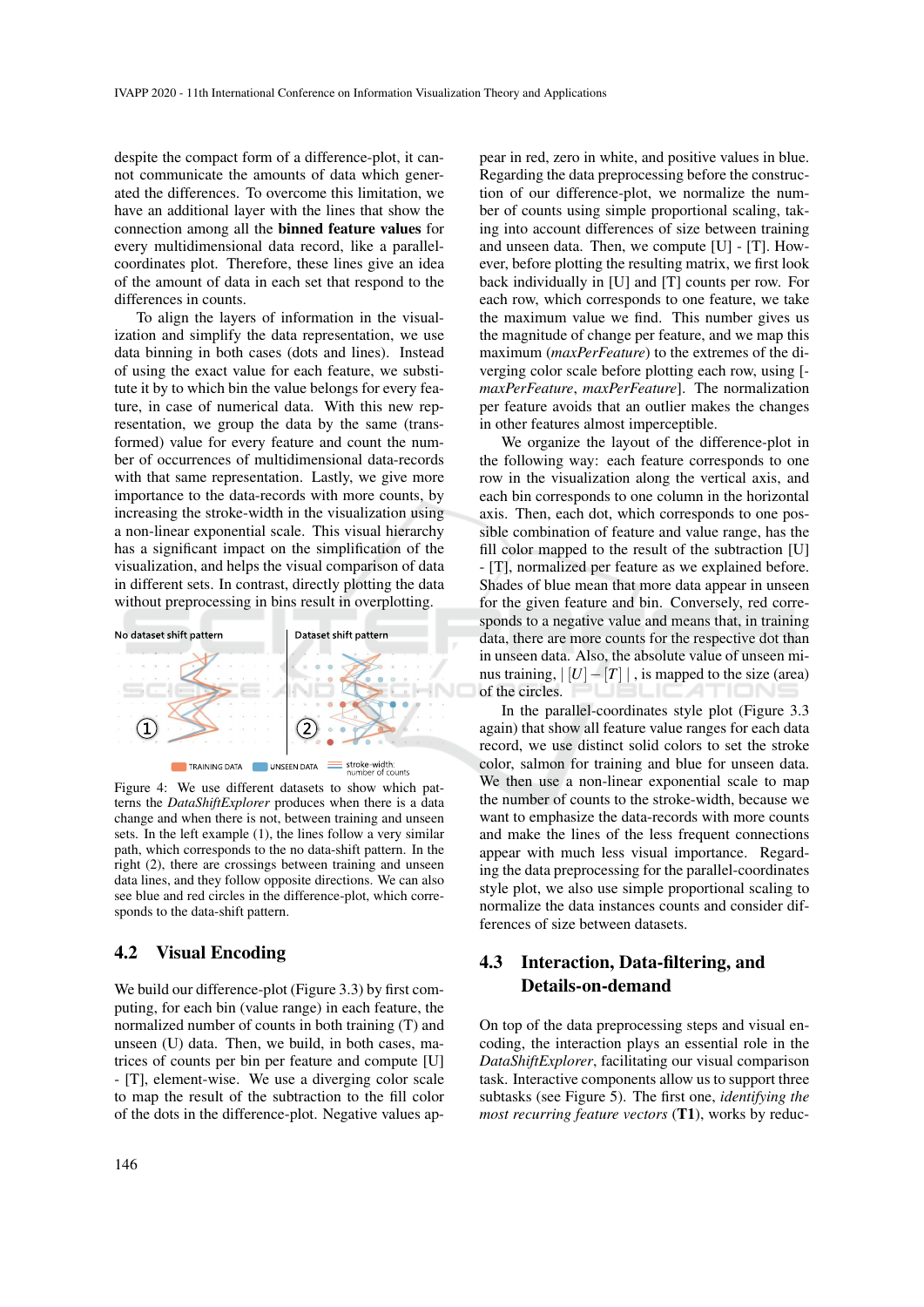

Figure 5: We use the *DataShiftExplorer* to compare training and unseen sets. We generate synthetic classification data with eight features and two classes. From left to right, we first filter the data to show only the most recurring data-instances in both training and unseen sets (1), which reduces the number of lines and the over-plotting in our main visualization. Then, we can identify the dataset shift pattern we describe in Figure 4. After, we sort the features to see the ones that most change next to each other in the visualization (2). We also support the task of *locally selecting feature value ranges* (3). This selection triggers a filter that shows only the data instances, both in training and unseen sets, in which the values for the data feature under analysis fit into the selection. Using this resource, we can investigate in which other features there is less overlap between training and unseen data lines in the visualization for a given selected range. Lastly, auxiliary visualizations reveal additional information on the distributions of one particular data feature.

ing overplotting and keeping only the most recurring changes among feature values. Then, by *sorting features by data change* (T2), we organize the visualization layout and see significant changes first. The third subtask, *locally selecting feature value ranges* (T3), profits from the interaction capabilities to reveal local changes, besides the overall view.

To support the first task  $(T1)$ , the interactive component we use is a data-filter that controls the number of lines to appear in our visualization, the ones that show the value ranges for all features in the training and unseen sets. This filter interactively updates the threshold of the minimum number of counts, so that lines representing multidimensional data instances with fewer counts than this threshold do not appear. There is a clear trade-off between seeing all data, and in this case with poor legibility for comparison, or filtering it and keeping only the most recurring structures for comparison in both sets, for better legibility.

Regarding the possibility to sort the features by data change  $(T2)$ , we use the two-sample *Kolmogorov-Smirnov* (KS) statistic (Cieslak and Chawla, 2009), which tests whether two samples are drawn from the same distribution. The KS statistics lies between 0 and 1 and works as a distance measure between data distributions. The smaller the KS statistics value is, more similar are the distributions. We precompute the KS for each feature between training and unseen sets and allow the interactive selection of this sorting criterion, which updates our visualization accordingly. As an auxiliary plot, we show next to the rectangle bars that encode the KS statistics for each feature a small superposition of two density plots, showing the shapes of the distributions in training and unseen sets. The density plots are efficient for

comparing differences in shape between both distributions, as well as confirm the data-shift indicated by the KS statistic.

For the third task  $(T3)$ , we provide an interaction on mouse-click that shows, for a selected data range per feature in the difference plot, only the lines in training and unseen data that fits into this selection. It also works as a filter, but this time we are filtering by a range of values in one feature. The mouse-click on a particular circle in the difference-plot determines which feature and which value range to filter (example in Figure 5). Using this interaction, we can select one data range we know is new in unseen data by looking for the biggest blue circle in the differenceplot, for instance. Then, we inspect where the lines go, analyzing where there is no overlap between training and unseen data lines. This way, we identify, for a given selection, in which features and value ranges the dataset shift occurs.

Finally, we also work with three linked visualizations: one rug-plot, a simplified version of a boxplot, and one density-plot (Figure 5.3, on the bottom). The density plot is the same one that appear in a much smaller version next to the KS statistics rectangle bars. We use these visualizations to show the datadistribution of one feature at each time, both in training (in red color) and unseen sets (in blue color). They offer three different perspectives on the same data distributions. As we present in Section 3, there are the *plot*, *bin* and *summarize* data distribution visualization types, which correspond respectively to our auxiliary rug plot, density plot and simplified box-plot.